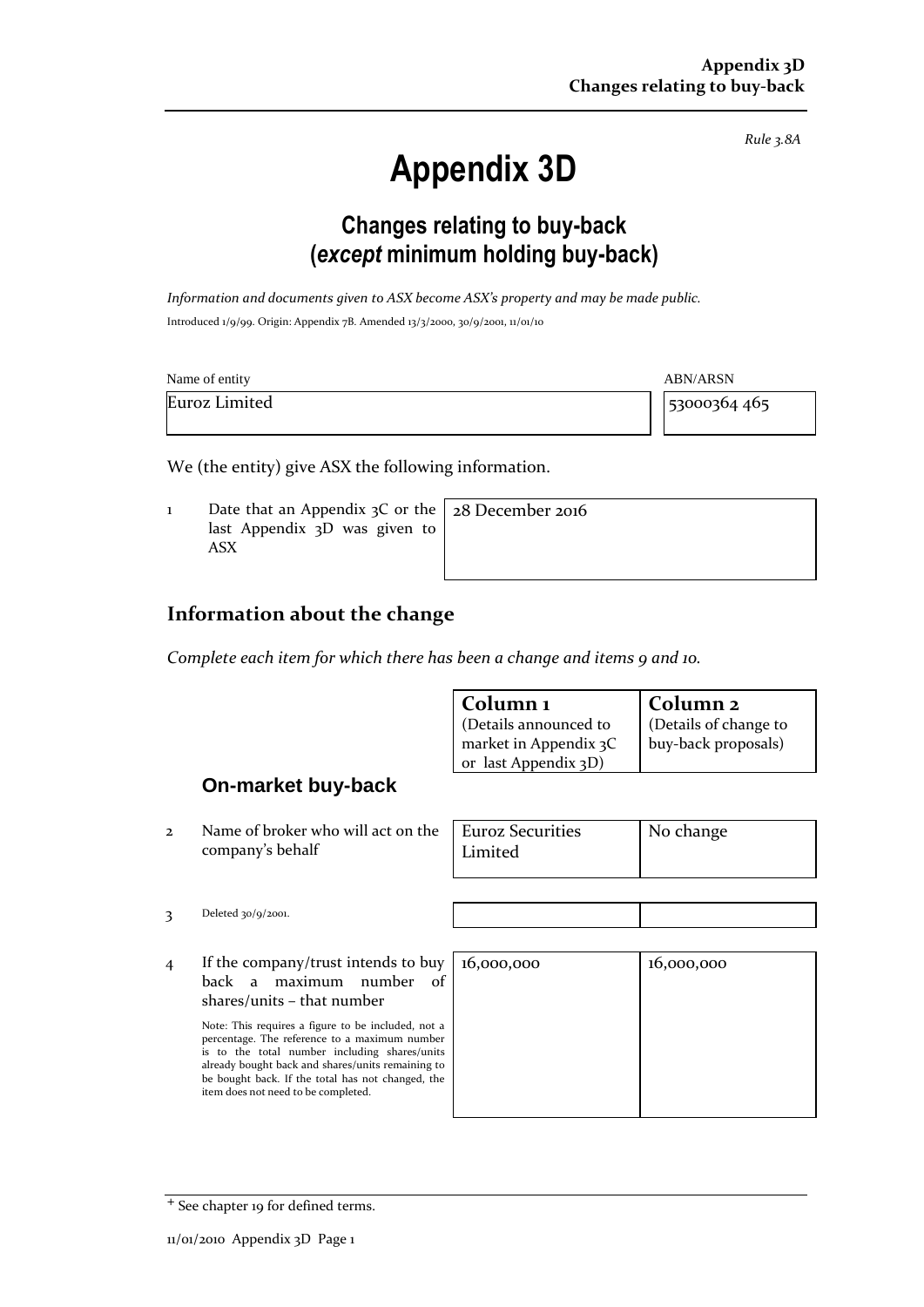|   |                                                                                                                                                                                                                        | Column <sub>1</sub><br>(Details announced to<br>market in Appendix 3C<br>or last Appendix 3D) | Column <sub>2</sub><br>(Details of change to<br>buy-back proposals) |
|---|------------------------------------------------------------------------------------------------------------------------------------------------------------------------------------------------------------------------|-----------------------------------------------------------------------------------------------|---------------------------------------------------------------------|
| 5 | If the company/trust intends to buy<br>maximum number<br>back<br>of<br>$\overline{a}$<br>the<br>shares/units<br>number<br>$\mathcal{L}^{\mathcal{L}}$ and $\mathcal{L}^{\mathcal{L}}$ .<br>remaining to be bought back | 16,000,000                                                                                    | 16,000,000                                                          |
|   |                                                                                                                                                                                                                        |                                                                                               |                                                                     |
| 6 | If the company/trust intends to<br>buy-back shares/units within a<br>period of time - that period of time;<br>if the company/trust intends that<br>buy-back be of unlimited<br>the<br>duration - that intention        | $01/01/2017 - 31/12/2017$                                                                     | 01 January 2018 -<br>31 December 2018                               |
| 7 | If the company/trust intends to buy<br>back shares/units if conditions are<br>met – those conditions                                                                                                                   | N/A                                                                                           | N/A                                                                 |

### **All buy-backs**

8 Any other change

| N/A |  |
|-----|--|
|     |  |
|     |  |
|     |  |
|     |  |
|     |  |
|     |  |

#### 9 Reason for change

Extension of buy-back for a further 12 month period.

<sup>+</sup> See chapter 19 for defined terms.